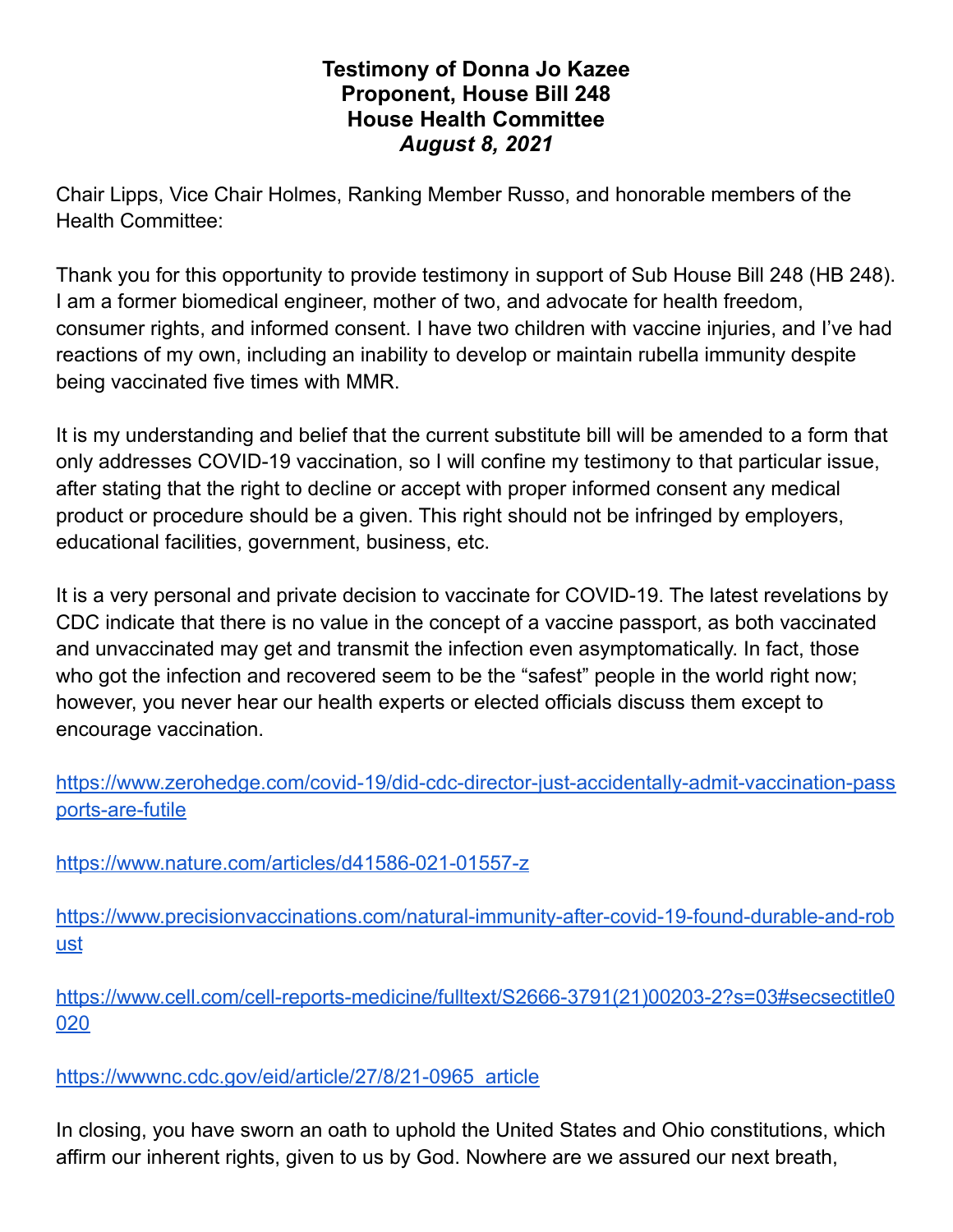freedom from disease, or any guarantees based on having the best science. I have lost all faith during this virus outbreak in the Ohio Legislature. There are only a handful of you that I would consider voting for any office in the future. It is my sincere hope you will pass something, with an emergency clause, very quickly to possibly help the remaining people who have managed to avoid these ridiculous mandates. I fear it is too late for many people, and any gesture on your parts is largely symbolic at this point.

Sincerely, Donna Jo Kazee

## VACCINE FAILURE

[https://www.theblaze.com/news/forty-nine-fully-vaccinated-people-in-new-jersey-have-died-fro](https://www.theblaze.com/news/forty-nine-fully-vaccinated-people-in-new-jersey-have-died-from-covid-19) [m-covid-19](https://www.theblaze.com/news/forty-nine-fully-vaccinated-people-in-new-jersey-have-died-from-covid-19)

[https://fox17.com/news/local/24-fully-vaccinated-people-have-died-in-tennessee-health-depart](https://fox17.com/news/local/24-fully-vaccinated-people-have-died-in-tennessee-health-department-says-breakthrough-case-virus-coronavirus-) [ment-says-breakthrough-case-virus-coronavirus-](https://fox17.com/news/local/24-fully-vaccinated-people-have-died-in-tennessee-health-department-says-breakthrough-case-virus-coronavirus-)

<https://www.kpbs.org/news/2021/jun/28/three-post-vaccination-covid-19-deaths-confirmed-s/>

[https://www.nbcdfw.com/news/health/four-fully-vaccinated-people-with-underlying-high-risk-he](https://www.nbcdfw.com/news/health/four-fully-vaccinated-people-with-underlying-high-risk-health-conditions-have-died-of-covid-19-in-dallas-county/2620851/) [alth-conditions-have-died-of-covid-19-in-dallas-county/2620851/](https://www.nbcdfw.com/news/health/four-fully-vaccinated-people-with-underlying-high-risk-health-conditions-have-died-of-covid-19-in-dallas-county/2620851/)

[https://www.nbcboston.com/news/local/71-people-dead-268-hospitalized-in-mass-breakthroug](https://www.nbcboston.com/news/local/71-people-dead-268-hospitalized-in-mass-breakthrough-cases-report/2429550/) [h-cases-report/2429550/](https://www.nbcboston.com/news/local/71-people-dead-268-hospitalized-in-mass-breakthrough-cases-report/2429550/)

[https://www.bridgemi.com/michigan-health-watch/246-infected-3-dead-covid-19-michigan-des](https://www.bridgemi.com/michigan-health-watch/246-infected-3-dead-covid-19-michigan-despite-being-vaccinated) [pite-being-vaccinated](https://www.bridgemi.com/michigan-health-watch/246-infected-3-dead-covid-19-michigan-despite-being-vaccinated)

[https://www.newsweek.com/fully-vaccinated-new-orleans-woman-dies-covid-aged-33-rare-bre](https://www.newsweek.com/fully-vaccinated-new-orleans-woman-dies-covid-aged-33-rare-breakthrough-case-1613379) [akthrough-case-1613379](https://www.newsweek.com/fully-vaccinated-new-orleans-woman-dies-covid-aged-33-rare-breakthrough-case-1613379)

[https://abc11.com/breakthrough-covid-19-cases-vaccinated-cary-couple-covid-vaccine-corona](https://abc11.com/breakthrough-covid-19-cases-vaccinated-cary-couple-covid-vaccine-coronavirus/10911124/) [virus/10911124/](https://abc11.com/breakthrough-covid-19-cases-vaccinated-cary-couple-covid-vaccine-coronavirus/10911124/)

[https://www.dailymail.co.uk/news/article-9827377/Shooting-God-Bullet-shut-four-Covid-despit](https://www.dailymail.co.uk/news/article-9827377/Shooting-God-Bullet-shut-four-Covid-despite-fully-vaccinated.html) [e-fully-vaccinated.html](https://www.dailymail.co.uk/news/article-9827377/Shooting-God-Bullet-shut-four-Covid-despite-fully-vaccinated.html)

[https://www.mercurynews.com/2021/07/24/covid-spreading-fast-in-well-vaccinated-california-c](https://www.mercurynews.com/2021/07/24/covid-spreading-fast-in-well-vaccinated-california-counties/?ab_source=20210724hed&utm_email=D432A56204A9E504A564245562&g2i_eui=u%2bHcgqV9ltwJsWRvvkLmV76beeOOXaF4&g2i_source=newsletter&utm_source=listrak&utm_medium=email&utm_term=https%3a%2f%2fwww.mercurynews.com%2f2021%2f07%2f24%2fcovid-spreading-fast-in-well-vaccinated-california-counties%2f%3fab_source%3d20210724hed&utm_campaign=bang-mult-nl-pm-report-nl&utm_content=curated) ounties/?ab\_source=20210724hed&utm\_email=D432A56204A9E504A564245562&q2i\_eui=u [%2bHcgqV9ltwJsWRvvkLmV76beeOOXaF4&g2i\\_source=newsletter&utm\\_source=listrak&ut](https://www.mercurynews.com/2021/07/24/covid-spreading-fast-in-well-vaccinated-california-counties/?ab_source=20210724hed&utm_email=D432A56204A9E504A564245562&g2i_eui=u%2bHcgqV9ltwJsWRvvkLmV76beeOOXaF4&g2i_source=newsletter&utm_source=listrak&utm_medium=email&utm_term=https%3a%2f%2fwww.mercurynews.com%2f2021%2f07%2f24%2fcovid-spreading-fast-in-well-vaccinated-california-counties%2f%3fab_source%3d20210724hed&utm_campaign=bang-mult-nl-pm-report-nl&utm_content=curated) [m\\_medium=email&utm\\_term=https%3a%2f%2fwww.mercurynews.com%2f2021%2f07%2f24](https://www.mercurynews.com/2021/07/24/covid-spreading-fast-in-well-vaccinated-california-counties/?ab_source=20210724hed&utm_email=D432A56204A9E504A564245562&g2i_eui=u%2bHcgqV9ltwJsWRvvkLmV76beeOOXaF4&g2i_source=newsletter&utm_source=listrak&utm_medium=email&utm_term=https%3a%2f%2fwww.mercurynews.com%2f2021%2f07%2f24%2fcovid-spreading-fast-in-well-vaccinated-california-counties%2f%3fab_source%3d20210724hed&utm_campaign=bang-mult-nl-pm-report-nl&utm_content=curated)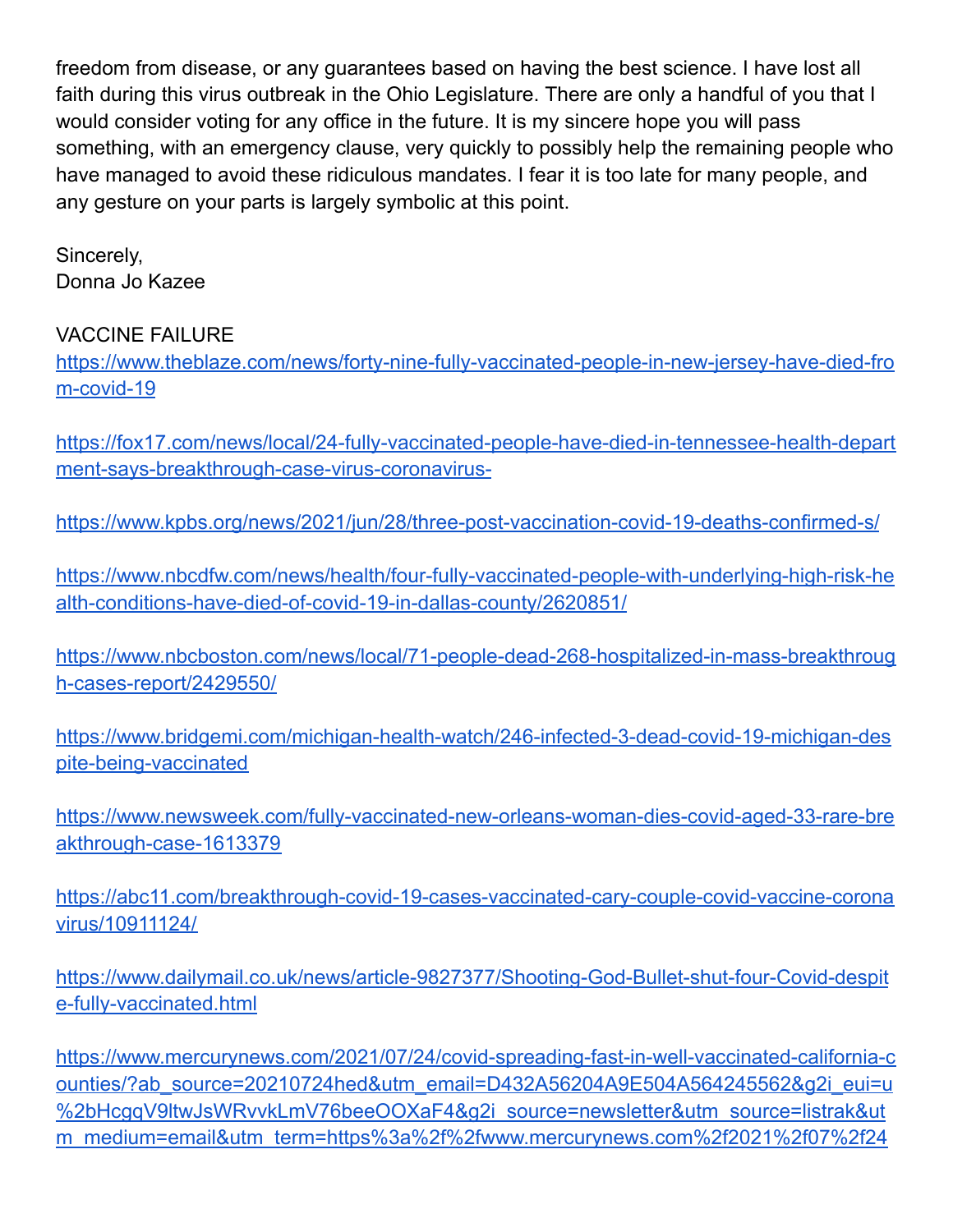[%2fcovid-spreading-fast-in-well-vaccinated-california-counties%2f%3fab\\_source%3d2021072](https://www.mercurynews.com/2021/07/24/covid-spreading-fast-in-well-vaccinated-california-counties/?ab_source=20210724hed&utm_email=D432A56204A9E504A564245562&g2i_eui=u%2bHcgqV9ltwJsWRvvkLmV76beeOOXaF4&g2i_source=newsletter&utm_source=listrak&utm_medium=email&utm_term=https%3a%2f%2fwww.mercurynews.com%2f2021%2f07%2f24%2fcovid-spreading-fast-in-well-vaccinated-california-counties%2f%3fab_source%3d20210724hed&utm_campaign=bang-mult-nl-pm-report-nl&utm_content=curated) [4hed&utm\\_campaign=bang-mult-nl-pm-report-nl&utm\\_content=curated](https://www.mercurynews.com/2021/07/24/covid-spreading-fast-in-well-vaccinated-california-counties/?ab_source=20210724hed&utm_email=D432A56204A9E504A564245562&g2i_eui=u%2bHcgqV9ltwJsWRvvkLmV76beeOOXaF4&g2i_source=newsletter&utm_source=listrak&utm_medium=email&utm_term=https%3a%2f%2fwww.mercurynews.com%2f2021%2f07%2f24%2fcovid-spreading-fast-in-well-vaccinated-california-counties%2f%3fab_source%3d20210724hed&utm_campaign=bang-mult-nl-pm-report-nl&utm_content=curated)

[https://www.foxnews.com/world/covid-19-infects-about-100-vaccinated-crewmembers-on-roya](https://www.foxnews.com/world/covid-19-infects-about-100-vaccinated-crewmembers-on-royal-navys-hms-queen-elizabeth-report) [l-navys-hms-queen-elizabeth-report](https://www.foxnews.com/world/covid-19-infects-about-100-vaccinated-crewmembers-on-royal-navys-hms-queen-elizabeth-report)

[https://www.fox61.com/article/news/health/coronavirus/masonicare-wallingford-dealing-covid](https://www.fox61.com/article/news/health/coronavirus/masonicare-wallingford-dealing-covid-outbreak-fully-vaccinated/520-4224fcf1-d5f0-4b33-af90-c179cd49dbcf)[outbreak-fully-vaccinated/520-4224fcf1-d5f0-4b33-af90-c179cd49dbcf](https://www.fox61.com/article/news/health/coronavirus/masonicare-wallingford-dealing-covid-outbreak-fully-vaccinated/520-4224fcf1-d5f0-4b33-af90-c179cd49dbcf)

[https://www.theguardian.com/us-news/2021/jul/13/coronavirus-delta-variant-nevada-outbreak](https://www.theguardian.com/us-news/2021/jul/13/coronavirus-delta-variant-nevada-outbreak-health-workers)[health-workers](https://www.theguardian.com/us-news/2021/jul/13/coronavirus-delta-variant-nevada-outbreak-health-workers)

[https://www.cnn.com/2021/04/14/health/breakthrough-infections-covid-vaccines-cdc/index.ht](https://www.cnn.com/2021/04/14/health/breakthrough-infections-covid-vaccines-cdc/index.html) [ml](https://www.cnn.com/2021/04/14/health/breakthrough-infections-covid-vaccines-cdc/index.html)

[https://www.forbes.com/sites/brucelee/2021/07/12/outdoor-wedding-6-fully-vaccinated-infecte](https://www.forbes.com/sites/brucelee/2021/07/12/outdoor-wedding-6-fully-vaccinated-infected-with-covid-19-delta-variant/) [d-with-covid-19-delta-variant/](https://www.forbes.com/sites/brucelee/2021/07/12/outdoor-wedding-6-fully-vaccinated-infected-with-covid-19-delta-variant/)

[https://www.newsweek.com/28-fully-vaccinated-people-contract-covid-homeless-shelter-califo](https://www.newsweek.com/28-fully-vaccinated-people-contract-covid-homeless-shelter-california-1610485) [rnia-1610485](https://www.newsweek.com/28-fully-vaccinated-people-contract-covid-homeless-shelter-california-1610485)

[https://sharylattkisson.com/2021/06/reports-half-of-adults-in-israel-infected-in-latest-covid-19](https://sharylattkisson.com/2021/06/reports-half-of-adults-in-israel-infected-in-latest-covid-19-outbreak-were-fully-vaccinated/) [outbreak-were-fully-vaccinated/](https://sharylattkisson.com/2021/06/reports-half-of-adults-in-israel-infected-in-latest-covid-19-outbreak-were-fully-vaccinated/)

[https://www.usatoday.com/story/travel/cruises/2021/06/10/passengers-positive-covid-after-sail](https://www.usatoday.com/story/travel/cruises/2021/06/10/passengers-positive-covid-after-sailing-100-vaccinated-cruise/7645511002/) [ing-100-vaccinated-cruise/7645511002/](https://www.usatoday.com/story/travel/cruises/2021/06/10/passengers-positive-covid-after-sailing-100-vaccinated-cruise/7645511002/)

[https://www.khou.com/article/news/health/coronavirus/church-camp-covid-outbreak-new-brea](https://www.khou.com/article/news/health/coronavirus/church-camp-covid-outbreak-new-breakthrough-cases/285-2a21d58c-a264-42ec-9897-7794f35759c8) [kthrough-cases/285-2a21d58c-a264-42ec-9897-7794f35759c8](https://www.khou.com/article/news/health/coronavirus/church-camp-covid-outbreak-new-breakthrough-cases/285-2a21d58c-a264-42ec-9897-7794f35759c8)

[https://www.webmd.com/vaccines/covid-19-vaccine/news/20210325/minnesota-finds-89-covid](https://www.webmd.com/vaccines/covid-19-vaccine/news/20210325/minnesota-finds-89-covid-cases-in-vaccinated-people) [-cases-in-vaccinated-people](https://www.webmd.com/vaccines/covid-19-vaccine/news/20210325/minnesota-finds-89-covid-cases-in-vaccinated-people)

<https://www.foxnews.com/health/4000-fully-vaccinated-tested-positive-virus-massachusetts>

[https://www.forbes.com/sites/kimberleespeakman/2021/07/28/breakthrough-covid-cases-amo](https://www.forbes.com/sites/kimberleespeakman/2021/07/28/breakthrough-covid-cases-among-vaccinated-players-postpones-mlb-game/) [ng-vaccinated-players-postpones-mlb-game/](https://www.forbes.com/sites/kimberleespeakman/2021/07/28/breakthrough-covid-cases-among-vaccinated-players-postpones-mlb-game/)

[https://www.nbcchicago.com/news/coronavirus/169-dead-644-hospitalized-in-illinois-breakthro](https://www.nbcchicago.com/news/coronavirus/169-dead-644-hospitalized-in-illinois-breakthrough-covid-cases/2569598/) [ugh-covid-cases/2569598/](https://www.nbcchicago.com/news/coronavirus/169-dead-644-hospitalized-in-illinois-breakthrough-covid-cases/2569598/)